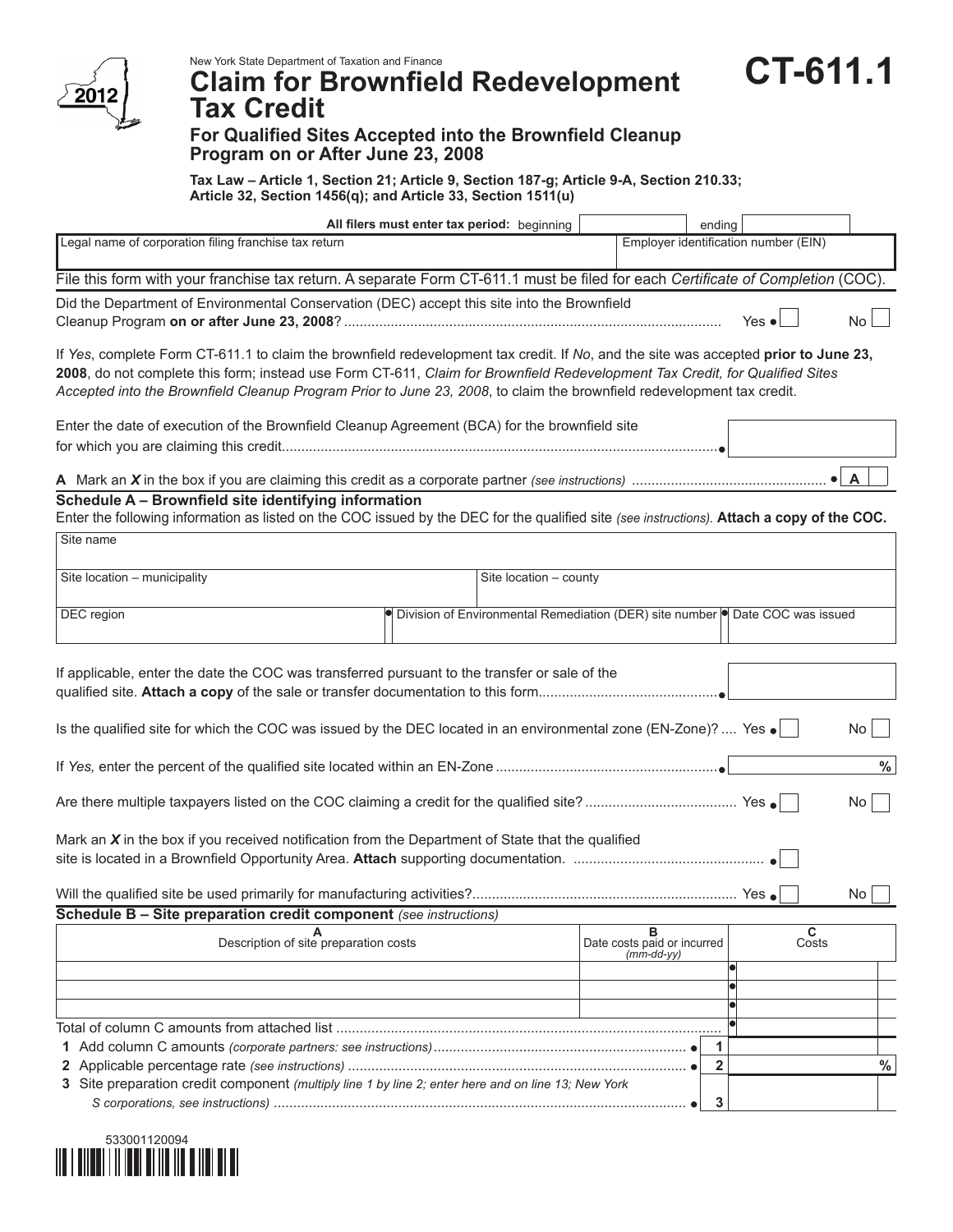| C<br>в<br>Description of groundwater remediation costs<br>Date costs paid or incurred<br>(mm-dd-yy)<br>Costs<br>4<br>5<br>6 On-site groundwater remediation credit component (multiply line 4 by line 5; enter here and on line 15;<br>6<br>Schedule D - Tangible property credit component (see instructions)<br>$\overline{c}$<br>D<br>Е<br>Description of qualified property<br>Date placed in service<br>Cost or other basis<br>Principal use<br>Life<br>(list items separately)<br>$(mm$ -dd-yy $)$<br>(years)<br>7<br>8<br>9b<br>9c<br>9d Tangible property credit component (enter the lesser of line 9a or 9c; enter here and on line 14;<br>Schedule E - Recapture of credit taken in previous tax years (attach additional sheets if necessary, see instructions)<br>Recapture of tangible property credit component for property that ceases to be in qualified use:<br>Е<br>F<br>в<br>C<br>D<br>G<br>н<br>Tangible property<br>Description of property<br>Life<br>Unused<br>Percentage<br>Date property<br>Date property<br>Recaptured<br>was placed<br>credit component<br>ceased<br>life<br>$(col E + col D)$<br>tangible<br>(months)<br>previously allowed<br>to qualify<br>in service<br>property<br>(months)<br>credit component<br>$(mm$ -dd-yy $)$<br>$(mm$ -dd-yy $)$<br>(column F x column G)<br>10<br>Recapture if COC is revoked (see instructions):<br>11c<br>12 Enter line 10 amount or sum of lines 11a through 11c (enter here and on line 17; New York<br>12<br>Credit summary (New York S corporations do not complete this section)<br>13<br>14<br>14<br>15<br>15<br>16<br>16<br>17<br>17 |  | Schedule C - On-site groundwater remediation credit component (see instructions) |  |  |  |  |  |  |               |
|-------------------------------------------------------------------------------------------------------------------------------------------------------------------------------------------------------------------------------------------------------------------------------------------------------------------------------------------------------------------------------------------------------------------------------------------------------------------------------------------------------------------------------------------------------------------------------------------------------------------------------------------------------------------------------------------------------------------------------------------------------------------------------------------------------------------------------------------------------------------------------------------------------------------------------------------------------------------------------------------------------------------------------------------------------------------------------------------------------------------------------------------------------------------------------------------------------------------------------------------------------------------------------------------------------------------------------------------------------------------------------------------------------------------------------------------------------------------------------------------------------------------------------------------------------------------------------------------------------------------------|--|----------------------------------------------------------------------------------|--|--|--|--|--|--|---------------|
|                                                                                                                                                                                                                                                                                                                                                                                                                                                                                                                                                                                                                                                                                                                                                                                                                                                                                                                                                                                                                                                                                                                                                                                                                                                                                                                                                                                                                                                                                                                                                                                                                         |  |                                                                                  |  |  |  |  |  |  |               |
|                                                                                                                                                                                                                                                                                                                                                                                                                                                                                                                                                                                                                                                                                                                                                                                                                                                                                                                                                                                                                                                                                                                                                                                                                                                                                                                                                                                                                                                                                                                                                                                                                         |  |                                                                                  |  |  |  |  |  |  |               |
|                                                                                                                                                                                                                                                                                                                                                                                                                                                                                                                                                                                                                                                                                                                                                                                                                                                                                                                                                                                                                                                                                                                                                                                                                                                                                                                                                                                                                                                                                                                                                                                                                         |  |                                                                                  |  |  |  |  |  |  |               |
|                                                                                                                                                                                                                                                                                                                                                                                                                                                                                                                                                                                                                                                                                                                                                                                                                                                                                                                                                                                                                                                                                                                                                                                                                                                                                                                                                                                                                                                                                                                                                                                                                         |  |                                                                                  |  |  |  |  |  |  |               |
|                                                                                                                                                                                                                                                                                                                                                                                                                                                                                                                                                                                                                                                                                                                                                                                                                                                                                                                                                                                                                                                                                                                                                                                                                                                                                                                                                                                                                                                                                                                                                                                                                         |  |                                                                                  |  |  |  |  |  |  |               |
|                                                                                                                                                                                                                                                                                                                                                                                                                                                                                                                                                                                                                                                                                                                                                                                                                                                                                                                                                                                                                                                                                                                                                                                                                                                                                                                                                                                                                                                                                                                                                                                                                         |  |                                                                                  |  |  |  |  |  |  |               |
|                                                                                                                                                                                                                                                                                                                                                                                                                                                                                                                                                                                                                                                                                                                                                                                                                                                                                                                                                                                                                                                                                                                                                                                                                                                                                                                                                                                                                                                                                                                                                                                                                         |  |                                                                                  |  |  |  |  |  |  | $\%$          |
|                                                                                                                                                                                                                                                                                                                                                                                                                                                                                                                                                                                                                                                                                                                                                                                                                                                                                                                                                                                                                                                                                                                                                                                                                                                                                                                                                                                                                                                                                                                                                                                                                         |  |                                                                                  |  |  |  |  |  |  |               |
|                                                                                                                                                                                                                                                                                                                                                                                                                                                                                                                                                                                                                                                                                                                                                                                                                                                                                                                                                                                                                                                                                                                                                                                                                                                                                                                                                                                                                                                                                                                                                                                                                         |  |                                                                                  |  |  |  |  |  |  |               |
|                                                                                                                                                                                                                                                                                                                                                                                                                                                                                                                                                                                                                                                                                                                                                                                                                                                                                                                                                                                                                                                                                                                                                                                                                                                                                                                                                                                                                                                                                                                                                                                                                         |  |                                                                                  |  |  |  |  |  |  |               |
|                                                                                                                                                                                                                                                                                                                                                                                                                                                                                                                                                                                                                                                                                                                                                                                                                                                                                                                                                                                                                                                                                                                                                                                                                                                                                                                                                                                                                                                                                                                                                                                                                         |  |                                                                                  |  |  |  |  |  |  |               |
|                                                                                                                                                                                                                                                                                                                                                                                                                                                                                                                                                                                                                                                                                                                                                                                                                                                                                                                                                                                                                                                                                                                                                                                                                                                                                                                                                                                                                                                                                                                                                                                                                         |  |                                                                                  |  |  |  |  |  |  |               |
|                                                                                                                                                                                                                                                                                                                                                                                                                                                                                                                                                                                                                                                                                                                                                                                                                                                                                                                                                                                                                                                                                                                                                                                                                                                                                                                                                                                                                                                                                                                                                                                                                         |  |                                                                                  |  |  |  |  |  |  |               |
|                                                                                                                                                                                                                                                                                                                                                                                                                                                                                                                                                                                                                                                                                                                                                                                                                                                                                                                                                                                                                                                                                                                                                                                                                                                                                                                                                                                                                                                                                                                                                                                                                         |  |                                                                                  |  |  |  |  |  |  |               |
|                                                                                                                                                                                                                                                                                                                                                                                                                                                                                                                                                                                                                                                                                                                                                                                                                                                                                                                                                                                                                                                                                                                                                                                                                                                                                                                                                                                                                                                                                                                                                                                                                         |  |                                                                                  |  |  |  |  |  |  |               |
|                                                                                                                                                                                                                                                                                                                                                                                                                                                                                                                                                                                                                                                                                                                                                                                                                                                                                                                                                                                                                                                                                                                                                                                                                                                                                                                                                                                                                                                                                                                                                                                                                         |  |                                                                                  |  |  |  |  |  |  |               |
|                                                                                                                                                                                                                                                                                                                                                                                                                                                                                                                                                                                                                                                                                                                                                                                                                                                                                                                                                                                                                                                                                                                                                                                                                                                                                                                                                                                                                                                                                                                                                                                                                         |  |                                                                                  |  |  |  |  |  |  |               |
|                                                                                                                                                                                                                                                                                                                                                                                                                                                                                                                                                                                                                                                                                                                                                                                                                                                                                                                                                                                                                                                                                                                                                                                                                                                                                                                                                                                                                                                                                                                                                                                                                         |  |                                                                                  |  |  |  |  |  |  | $\frac{0}{0}$ |
|                                                                                                                                                                                                                                                                                                                                                                                                                                                                                                                                                                                                                                                                                                                                                                                                                                                                                                                                                                                                                                                                                                                                                                                                                                                                                                                                                                                                                                                                                                                                                                                                                         |  |                                                                                  |  |  |  |  |  |  |               |
|                                                                                                                                                                                                                                                                                                                                                                                                                                                                                                                                                                                                                                                                                                                                                                                                                                                                                                                                                                                                                                                                                                                                                                                                                                                                                                                                                                                                                                                                                                                                                                                                                         |  |                                                                                  |  |  |  |  |  |  |               |
|                                                                                                                                                                                                                                                                                                                                                                                                                                                                                                                                                                                                                                                                                                                                                                                                                                                                                                                                                                                                                                                                                                                                                                                                                                                                                                                                                                                                                                                                                                                                                                                                                         |  |                                                                                  |  |  |  |  |  |  |               |
|                                                                                                                                                                                                                                                                                                                                                                                                                                                                                                                                                                                                                                                                                                                                                                                                                                                                                                                                                                                                                                                                                                                                                                                                                                                                                                                                                                                                                                                                                                                                                                                                                         |  |                                                                                  |  |  |  |  |  |  |               |
|                                                                                                                                                                                                                                                                                                                                                                                                                                                                                                                                                                                                                                                                                                                                                                                                                                                                                                                                                                                                                                                                                                                                                                                                                                                                                                                                                                                                                                                                                                                                                                                                                         |  |                                                                                  |  |  |  |  |  |  |               |
|                                                                                                                                                                                                                                                                                                                                                                                                                                                                                                                                                                                                                                                                                                                                                                                                                                                                                                                                                                                                                                                                                                                                                                                                                                                                                                                                                                                                                                                                                                                                                                                                                         |  |                                                                                  |  |  |  |  |  |  |               |
|                                                                                                                                                                                                                                                                                                                                                                                                                                                                                                                                                                                                                                                                                                                                                                                                                                                                                                                                                                                                                                                                                                                                                                                                                                                                                                                                                                                                                                                                                                                                                                                                                         |  |                                                                                  |  |  |  |  |  |  |               |
|                                                                                                                                                                                                                                                                                                                                                                                                                                                                                                                                                                                                                                                                                                                                                                                                                                                                                                                                                                                                                                                                                                                                                                                                                                                                                                                                                                                                                                                                                                                                                                                                                         |  |                                                                                  |  |  |  |  |  |  |               |
|                                                                                                                                                                                                                                                                                                                                                                                                                                                                                                                                                                                                                                                                                                                                                                                                                                                                                                                                                                                                                                                                                                                                                                                                                                                                                                                                                                                                                                                                                                                                                                                                                         |  |                                                                                  |  |  |  |  |  |  |               |
|                                                                                                                                                                                                                                                                                                                                                                                                                                                                                                                                                                                                                                                                                                                                                                                                                                                                                                                                                                                                                                                                                                                                                                                                                                                                                                                                                                                                                                                                                                                                                                                                                         |  |                                                                                  |  |  |  |  |  |  |               |
|                                                                                                                                                                                                                                                                                                                                                                                                                                                                                                                                                                                                                                                                                                                                                                                                                                                                                                                                                                                                                                                                                                                                                                                                                                                                                                                                                                                                                                                                                                                                                                                                                         |  |                                                                                  |  |  |  |  |  |  |               |
|                                                                                                                                                                                                                                                                                                                                                                                                                                                                                                                                                                                                                                                                                                                                                                                                                                                                                                                                                                                                                                                                                                                                                                                                                                                                                                                                                                                                                                                                                                                                                                                                                         |  |                                                                                  |  |  |  |  |  |  |               |
|                                                                                                                                                                                                                                                                                                                                                                                                                                                                                                                                                                                                                                                                                                                                                                                                                                                                                                                                                                                                                                                                                                                                                                                                                                                                                                                                                                                                                                                                                                                                                                                                                         |  |                                                                                  |  |  |  |  |  |  |               |
|                                                                                                                                                                                                                                                                                                                                                                                                                                                                                                                                                                                                                                                                                                                                                                                                                                                                                                                                                                                                                                                                                                                                                                                                                                                                                                                                                                                                                                                                                                                                                                                                                         |  |                                                                                  |  |  |  |  |  |  |               |
|                                                                                                                                                                                                                                                                                                                                                                                                                                                                                                                                                                                                                                                                                                                                                                                                                                                                                                                                                                                                                                                                                                                                                                                                                                                                                                                                                                                                                                                                                                                                                                                                                         |  |                                                                                  |  |  |  |  |  |  |               |
|                                                                                                                                                                                                                                                                                                                                                                                                                                                                                                                                                                                                                                                                                                                                                                                                                                                                                                                                                                                                                                                                                                                                                                                                                                                                                                                                                                                                                                                                                                                                                                                                                         |  |                                                                                  |  |  |  |  |  |  |               |
|                                                                                                                                                                                                                                                                                                                                                                                                                                                                                                                                                                                                                                                                                                                                                                                                                                                                                                                                                                                                                                                                                                                                                                                                                                                                                                                                                                                                                                                                                                                                                                                                                         |  |                                                                                  |  |  |  |  |  |  |               |
|                                                                                                                                                                                                                                                                                                                                                                                                                                                                                                                                                                                                                                                                                                                                                                                                                                                                                                                                                                                                                                                                                                                                                                                                                                                                                                                                                                                                                                                                                                                                                                                                                         |  |                                                                                  |  |  |  |  |  |  |               |
|                                                                                                                                                                                                                                                                                                                                                                                                                                                                                                                                                                                                                                                                                                                                                                                                                                                                                                                                                                                                                                                                                                                                                                                                                                                                                                                                                                                                                                                                                                                                                                                                                         |  |                                                                                  |  |  |  |  |  |  |               |
|                                                                                                                                                                                                                                                                                                                                                                                                                                                                                                                                                                                                                                                                                                                                                                                                                                                                                                                                                                                                                                                                                                                                                                                                                                                                                                                                                                                                                                                                                                                                                                                                                         |  |                                                                                  |  |  |  |  |  |  |               |
|                                                                                                                                                                                                                                                                                                                                                                                                                                                                                                                                                                                                                                                                                                                                                                                                                                                                                                                                                                                                                                                                                                                                                                                                                                                                                                                                                                                                                                                                                                                                                                                                                         |  |                                                                                  |  |  |  |  |  |  |               |
|                                                                                                                                                                                                                                                                                                                                                                                                                                                                                                                                                                                                                                                                                                                                                                                                                                                                                                                                                                                                                                                                                                                                                                                                                                                                                                                                                                                                                                                                                                                                                                                                                         |  |                                                                                  |  |  |  |  |  |  |               |
|                                                                                                                                                                                                                                                                                                                                                                                                                                                                                                                                                                                                                                                                                                                                                                                                                                                                                                                                                                                                                                                                                                                                                                                                                                                                                                                                                                                                                                                                                                                                                                                                                         |  |                                                                                  |  |  |  |  |  |  |               |
|                                                                                                                                                                                                                                                                                                                                                                                                                                                                                                                                                                                                                                                                                                                                                                                                                                                                                                                                                                                                                                                                                                                                                                                                                                                                                                                                                                                                                                                                                                                                                                                                                         |  |                                                                                  |  |  |  |  |  |  |               |
|                                                                                                                                                                                                                                                                                                                                                                                                                                                                                                                                                                                                                                                                                                                                                                                                                                                                                                                                                                                                                                                                                                                                                                                                                                                                                                                                                                                                                                                                                                                                                                                                                         |  |                                                                                  |  |  |  |  |  |  |               |
|                                                                                                                                                                                                                                                                                                                                                                                                                                                                                                                                                                                                                                                                                                                                                                                                                                                                                                                                                                                                                                                                                                                                                                                                                                                                                                                                                                                                                                                                                                                                                                                                                         |  |                                                                                  |  |  |  |  |  |  |               |
|                                                                                                                                                                                                                                                                                                                                                                                                                                                                                                                                                                                                                                                                                                                                                                                                                                                                                                                                                                                                                                                                                                                                                                                                                                                                                                                                                                                                                                                                                                                                                                                                                         |  |                                                                                  |  |  |  |  |  |  |               |
|                                                                                                                                                                                                                                                                                                                                                                                                                                                                                                                                                                                                                                                                                                                                                                                                                                                                                                                                                                                                                                                                                                                                                                                                                                                                                                                                                                                                                                                                                                                                                                                                                         |  |                                                                                  |  |  |  |  |  |  |               |
|                                                                                                                                                                                                                                                                                                                                                                                                                                                                                                                                                                                                                                                                                                                                                                                                                                                                                                                                                                                                                                                                                                                                                                                                                                                                                                                                                                                                                                                                                                                                                                                                                         |  |                                                                                  |  |  |  |  |  |  |               |
|                                                                                                                                                                                                                                                                                                                                                                                                                                                                                                                                                                                                                                                                                                                                                                                                                                                                                                                                                                                                                                                                                                                                                                                                                                                                                                                                                                                                                                                                                                                                                                                                                         |  |                                                                                  |  |  |  |  |  |  |               |
|                                                                                                                                                                                                                                                                                                                                                                                                                                                                                                                                                                                                                                                                                                                                                                                                                                                                                                                                                                                                                                                                                                                                                                                                                                                                                                                                                                                                                                                                                                                                                                                                                         |  |                                                                                  |  |  |  |  |  |  |               |